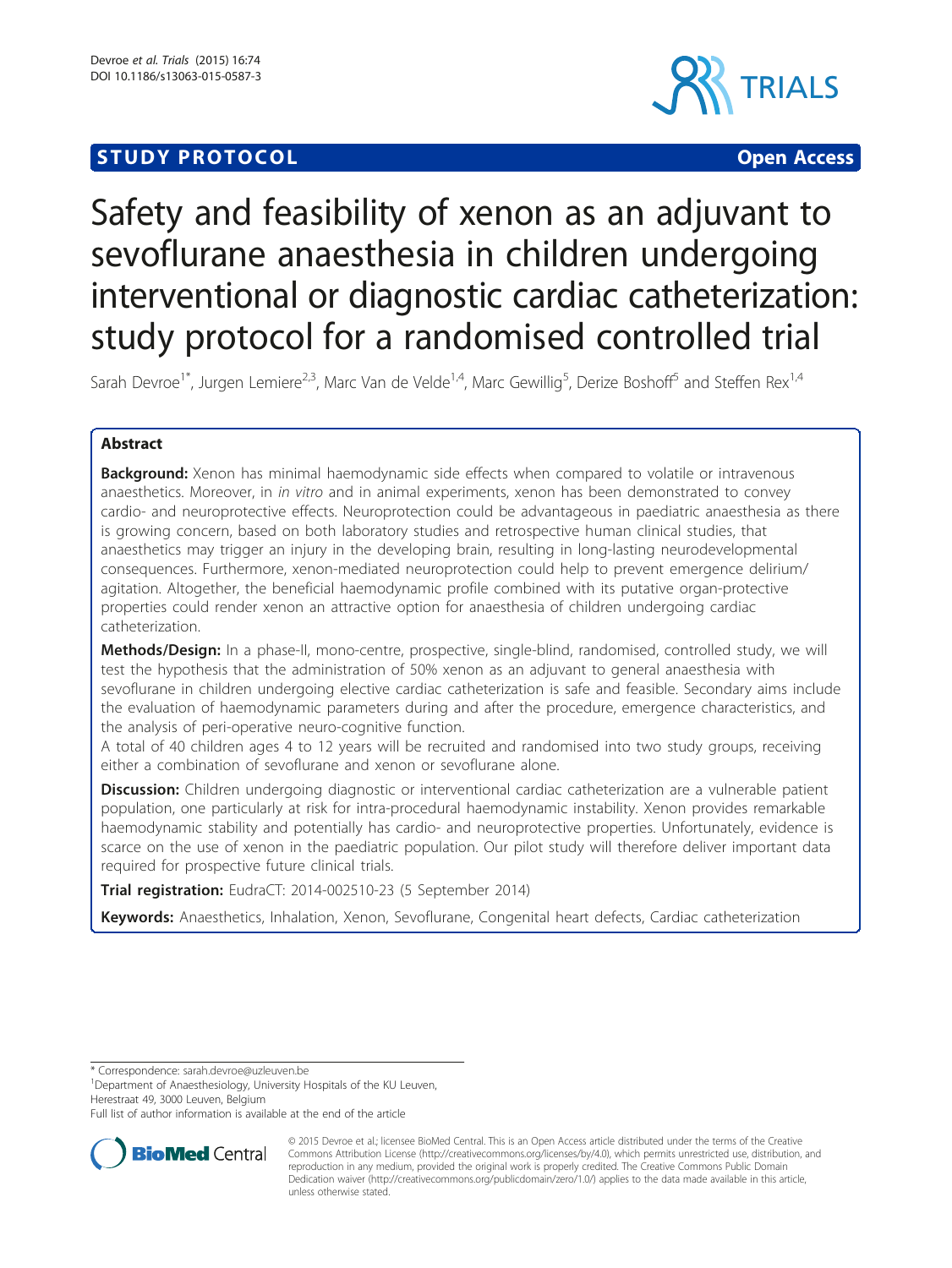# Background

Despite originally being described as chemically inert, noble gases including xenon, argon and helium have been repeatedly demonstrated to exhibit remarkable biological properties. In 1939, Behnke and Yarbrough observed narcotic effects of argon in humans at pressures from 4 to 10 atm [\[1\]](#page-6-0). In 1946, Lawrence reported anaesthetic properties of normobaric xenon in mice [\[2](#page-6-0)]. The first use of xenon for anaesthesia in humans was performed by Cullen and Gross in 1951 [\[2,3\]](#page-6-0). However, only the development of closed-circuit anaesthesia machines in the 1990s has made xenon available to a broader spectrum of patients. Xenon is described as having many of the characteristics of an ideal inhalational anaesthetic agent. It is non-flammable, non-explosive, non-toxic, devoid of teratogenic effects and does not contribute to the greenhouse effect. Due to the lowest blood/gas partition coefficient of all known anaesthetics, xenon provides rapid induction and emergence from anaesthesia. Moreover, xenon affects haemodynamics, myocardial performance and the neurohumoral system less than other anaesthetic agents [[4\]](#page-6-0).

Since the 're-introduction' of xenon into clinical anaesthesia by Lachmann and colleagues in 1990 [[5\]](#page-6-0), xenon has been repeatedly demonstrated in experimental and clinical studies to produce only minimal haemodynamic side effects when compared to volatile or intravenous anaesthetics, even when used in heart failure conditions [[6-9](#page-6-0)]. This inert haemodynamic profile may be owing to the fact that xenon anaesthesia is associated with significantly less sympathicolysis than known from other anaesthetics [[10\]](#page-6-0). Meanwhile, these initial observations could be confirmed in two European multi-centre randomised controlled trials in which xenon was compared to isoflurane and found to slightly decrease heart rate and to preserve or moderately increase arterial pressures [[11](#page-6-0),[12\]](#page-6-0). Moreover, recent evidence indicates that - in contrast to the majority of conventionally used general anaesthetics - xenon is virtually devoid of negative inotropic effects [[12](#page-6-0)-[15](#page-6-0)]. Furthermore, and adding to the culminating evidence that noble gases exert organprotective effects in various conditions, xenon was found to induce both early and late pharmacological preconditioning in experimental models of myocardial ischemia [[16](#page-7-0)].

Several clinical trials have been specifically performed in patients at increased cardiovascular risk or during cardiac surgery [[17-20\]](#page-7-0). In this high-risk group, xenon anaesthesia was devoid of negative haemodynamic side effects, but instead showed a preservation of pre-anaesthetic haemodynamic parameters during the procedure.

The effects of xenon on right ventricular afterload are controversial. One study reported an increase in pulmonary arterial elastance in pigs that received xenon in

addition to a baseline anaesthesia with pentobarbital and fentanyl [\[21\]](#page-7-0). In contrast, other investigators described xenon as not affecting pulmonary vascular resistance (PVR) in pigs [\[22](#page-7-0)]. Accordingly, Goto observed no changes in PVR in patients undergoing xenon anaesthesia [[23\]](#page-7-0). Likewise, Bedi and co-workers found PVR did not change in critically ill patients who were sedated with xenon during their stay in the intensive care unit [[24\]](#page-7-0). Our group also did not observe any effects of xenon on PVR in patients undergoing open-heart surgery [\[25\]](#page-7-0).

From the present literature, there is hence no hint for a safety risk of xenon in patients with cardiac co-morbidity.

Apart from its beneficial effects on the cardiovascular system, xenon has been repeatedly demonstrated to offer neuroprotection in various animal models and models of neuronal injury, including neuronal ischemia, hypoxia, traumatic brain injury, neonatal asphyxia, cardiopulmonary bypass-associated neuronal injury and postoperative cognitive dysfunction (POCD) [\[26](#page-7-0)-[33\]](#page-7-0).

Xenon-mediated neuroprotection could be of particular interest in paediatric anaesthesia because epidemiologic studies have recently documented a correlation between anaesthetic exposure at a young age and subsequent learning difficulties and specific neurologic deficits [[34-37](#page-7-0)]. Of note, xenon has been demonstrated to attenuate isoflurane-induced neuro-degeneration in rats [[38,39\]](#page-7-0). In paediatric anaesthesia, exposure to sevoflurane is a well-known risk factor for the occurrence of emergence delirium after general anaesthesia in preschool children. Emergence delirium occurs in up to 80% of the anaesthetized children, has been associated with a prolonged stay in the postoperative care unit, can result in self-injury and has been linked to maladaptive behavioural changes during the late post-operative period. As the addition of xenon helps to reduce the sevoflurane concentrations and as the mechanism of anaesthesia of xenon is fundamentally different from that of sevoflurane, the incidence of emergence delirium could therefore be reduced [\[40](#page-7-0)].

The efficacy and safety of xenon for general anaesthesia has been repeatedly demonstrated in clinical trials, resulting in the medicolegal approval by the European Medicines Agency (EMA) in 2007.

Unfortunately, xenon has not been approved yet as an anaesthetic for children 0 to 18 years of age, most probably due to a paucity of clinical data that are required for a marketing approval. Up to now, there is no indication that xenon is associated with detrimental effects in children. In contrast, there is increasing evidence that xenon is also remarkably safe in the neonatal/paediatric population. Numerous studies have proven that xenon offers long-term functional and histopathologic neuroprotection in rodents after neonatal hypoxia/ischemia [\[26-28\]](#page-7-0). Also, in asphyxiated new-born pigs,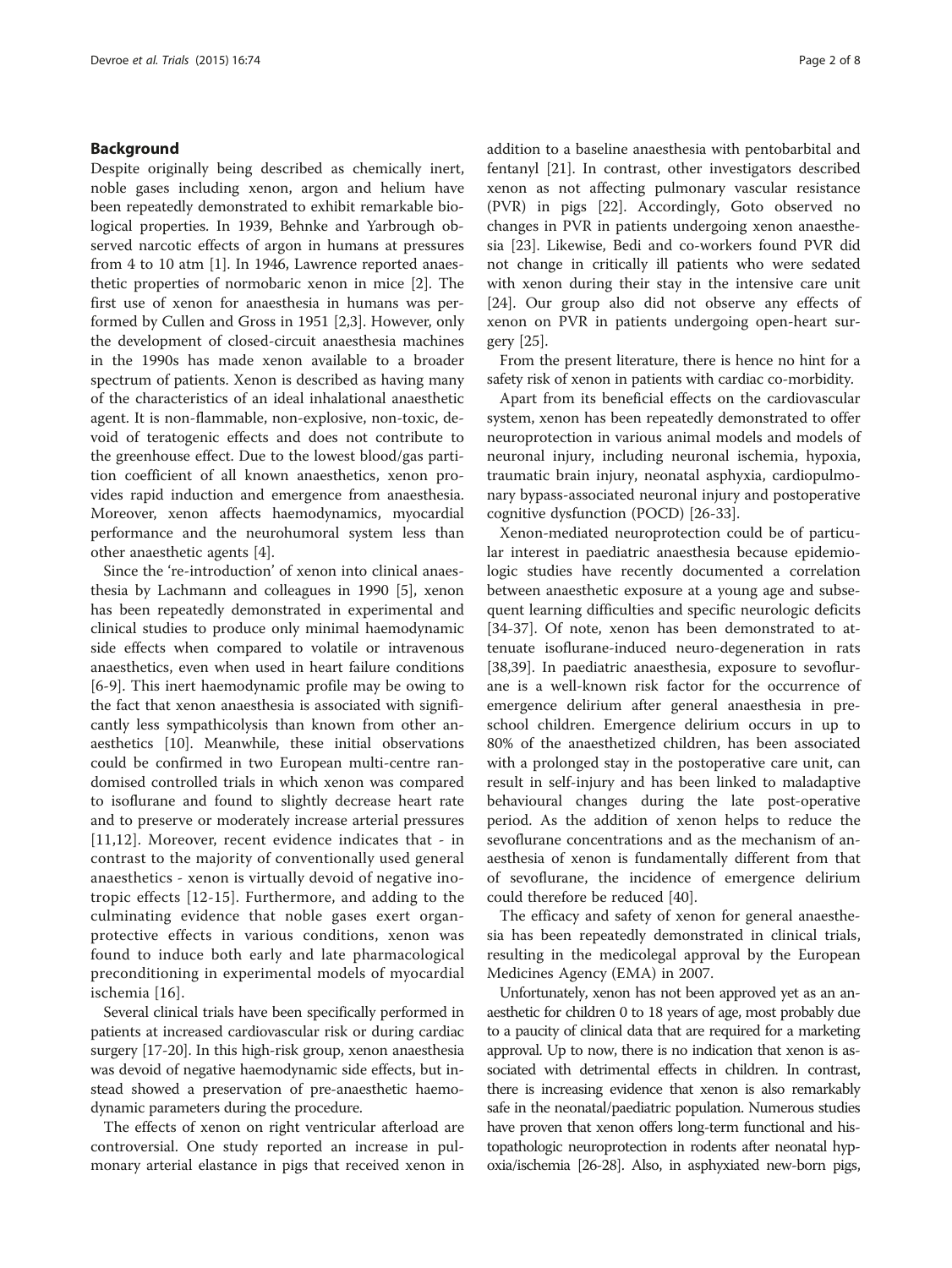xenon enhances hypothermic neuroprotection and offers stable haemodynamics [\[41](#page-7-0),[42\]](#page-7-0). Based on these animal data, two clinical trials are currently recruiting human neonates in the UK: one in which the effect of inhaled xenon (combined with therapeutic hypothermia) is evaluated in new-born infants with hypoxic-ischaemic encephalopathy (NCT01545271) and a second trial assessing whether following perinatal asphyxia, a combination therapy of inhaled xenon and hypothermia can preserve cerebral metabolism and structure (NCT00934700).

Up to now, the minimum alveolar concentration (MAC) of xenon required to produce anaesthesia in children is unknown. In adults, the MAC of xenon has been determined to be 63% [\[43\]](#page-7-0). It has to be assumed that - in accordance with other volatile or gaseous anaesthetics - the MAC of xenon in children is higher than in adults. Given a minimum requirement of 30% inhaled oxygen in ventilated patients, xenon mono-anaesthesia will be difficult to achieve in the paediatric population. Hence, xenon administration to children probably will have to be performed with sub-anaesthetic doses that will be applied in adjunction to the established anaesthetic sevoflurane. Such a strategy is associated with several advantages:

It has been repeatedly demonstrated that xenon interacts additively with other anaesthetics, which allows a significant dose reduction of the anaesthetics to which xenon is added and results in less haemodynamic compromise [\[44,45\]](#page-7-0). Further, in the majority of animal experiments, xenon has been demonstrated to exert its cardio- and neuroprotective effects already in subanaesthetic concentrations [0.25-0.5 MAC], suggesting that organ protection can be achieved independently from anaesthetic effects. In rats, it has been shown that the combination of xenon and sevoflurane preconditioning induces long-term neuroprotection in neonatal asphyxia [[46\]](#page-7-0). Due to the scarcity of xenon (air contains only 87 ppb xenon), xenon anaesthesia is extremely costly. The combination of xenon with sevoflurane may be suited to reduce xenon consumption and associated costs without compromising xenon's organ protective effects.

#### Aims of the study

We hypothesise that combining sevoflurane anaesthesia with 50% xenon will be safe and feasible. Testing children undergoing cardiac catheterization (in which surgical trauma and inflammation is nearly absent) will also allow to study neuro-cognitive effects of anaesthetics independently from those induced by surgery.

## Methods/Design

#### Design of the study

This phase II study is a mono-centre, prospective, single-blind, randomised and controlled trial.

The study will be performed according to the principles of the international declaration of Helsinki and to the principles of good clinical practice (GCP) and is approved by the ethics committee of the University Hospitals Leuven (S56902, 17 September 2014), by the Clinical Trials Centre of the University Hospital Leuven, and by the 'Federaal Agentschap voor Geneesmiddelen en Gezondheidsproducten'. The study is registered in the European Clinical Trials Database of the European Medicines Agency (EudraCT Identifier: 2014-002510-23). Any eventual changes of the study protocol will be reported to the ethics committee.

Randomisation is being used to minimize selection bias. Patients will be randomised using a computergenerated permuted block randomisation sequence. Randomisation will be stratified by age (Stratum I: age 4 to 7 years; Stratum II: 8 to 12 years).

Concealment bias will be avoided by a masked randomisation procedure in which group assignments are ensured in sealed, opaque, sequentially numbered envelopes, which are opened only after the arrival of the patient in the catheterization room.

Due to the kind of intervention (administration of one or two anaesthetics via vapour and monitoring of xenon concentrations), the study has to be performed single-blind. The study will however be conducted by two investigator types: study enrolment and the post-anaesthesia follow-up will be performed by Investigator I who is (similarly to the patient) blinded to the study treatment, and Investigator II will only perform the general anaesthesia and will be, therefore, necessarily unblinded to the treatment conditions.

### **Objectives**

The primary objective of this study is to evaluate the safety and the feasibility of xenon anaesthesia in children. The safety will be assessed by the incidence of intraoperative adverse events (heart rate: >20% change from baseline; blood pressure: >20% change from baseline; requirements of vasopressors, inotropes and chronotropes). Moreover, we will compare average heart rate and blood pressure between both groups and also determine the average deviation of these parameters from baseline. The feasibility will be tested by intraoperative monitoring of depth of anaesthesia (physiologic signs plus bispectral index (BIS)) and by the intraoperative respiratory profile (as continuously measured by pulse oximetry and capnography).

Secondary endpoints of this study are as follow:

- 1. Invasive haemodynamic data, including intracardiac, systemic and pulmonary vascular pressures that are routinely measured during these procedures by the interventional cardiologist, after induction of anaesthesia and at the end of the procedure
- 2. Intraoperative fluid balance.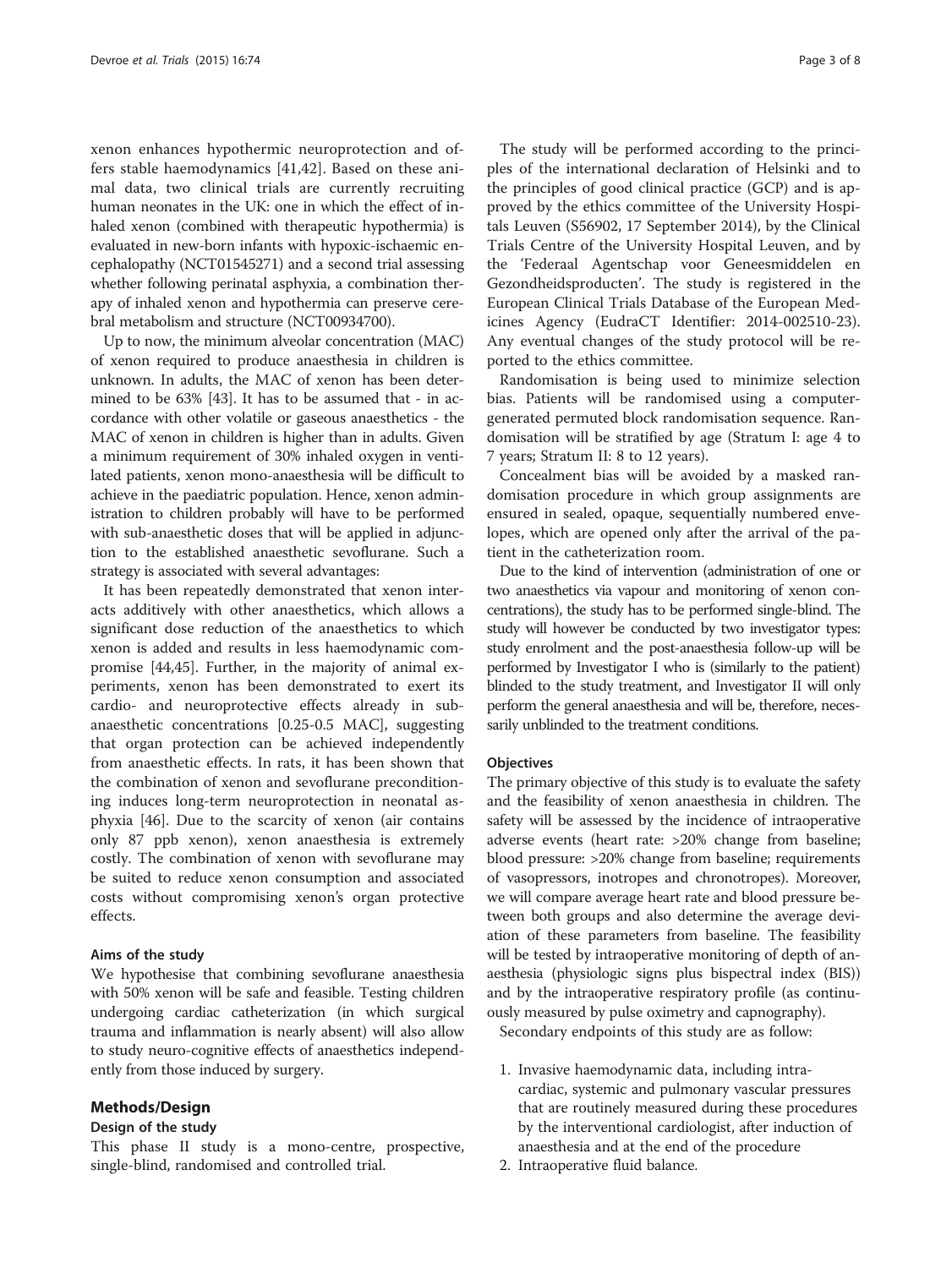- 3. Intraoperative xenon/sevoflurane consumption.
- 4. Perioperative release of serum protein 100 β (S100 β) and interleukin (IL) 6.
- 5. Recovery times (measured from the stop of study treatment inhalation): time to open eyes, time to follow commands, time to extubation, time to (modified) Aldrete score ≥9 [[47,48](#page-7-0)].
- 6. Incidence of emergence delirium as assessed with the 'Paediatric Anaesthesia Emergence Delirium Scale' [\[49\]](#page-7-0) and the 'Four-point Agitation Scale' [[47,50\]](#page-7-0).
- 7. Incidence of post-operative nausea (PON) as assessed by a visual analogue score (VAS) in the post-anaesthesia care unit (PACU) and 12 to 24 h postoperatively. PON is defined as an unpleasant sensation associated with awareness of an urge to vomit [[51](#page-7-0)]. The presence of nausea symptoms will be determined either by spontaneous reporting or by a direct inquiry made by the investigator ever 15 minutes throughout the PACU stay. The VAS nausea ranges from no nausea (score of 0) to extreme nausea (score of 100).
- 8. Incidence of post-operative vomiting (POV) in the post-anaesthesia care unit (PACU) and 12 to 24 h postoperatively. An emetic episode is defined as a single or continuing occurrence of vomiting or retching. Distinct episodes are defined by an interval of respite of more than 1 minute.
- 9. The duration of post-anaesthesia care unit and hospital stay.
- 10. Neuro-cognitive testing, 1 to 2 h and 12 to 24 h postoperatively (for details, see below).
- 11. Longitudinal follow-up of cognitive function after 1 year.
- 12. Incidence of (serious) adverse events ((S)AE) at any time point.

#### Inclusion and exclusion criteria

The criteria for inclusion are children aged 4 to 12 years, who are scheduled for elective diagnostic or interventional cardiac catheterization under general anaesthesia and who are willing, along with their parents, to complete the requirements of this study, including the signature of the written informed consent.

The criteria for exclusion are cyanotic congenital heart defects possibly requiring a FiO2 of >40% during the procedure; high-risk and complex interventional procedures (as defined by the paediatric cardiologist); psychomotoric retardation (defined as the non-achievement of agespecific developmental milestones); or lack of informed consent from the subjects parents.

## Number of patients

A total of 40 children, 20 randomised in each of the two study groups, will be enrolled into this study.

This trial is planned as a pilot study to assess the safety and feasibility of xenon as an adjuvant to sevoflurane anaesthesia in children. A sample size calculation cannot be performed as required data are not available in literature. Given our experience with xenon trials in adults, a number of 40 patients should be sufficient to detect a statistically significant difference in safety and feasibility criteria [\[25\]](#page-7-0).

#### Investigational plan and treatments

Eligible patients will be randomly assigned to one of the two study groups. In group A, general anaesthesia will be maintained with xenon 50% in oxygen (FiO<sub>2</sub> = 0.25 to 0.4) as an adjuvant to sevoflurane anaesthesia. In group B, general anaesthesia will be maintained with sevoflurane anaesthesia alone (FiO<sub>2</sub> = 0.25 to 0.4). In both groups, sevoflurane end-tidal concentrations will be titrated according to the instantaneously registered EEGmonitoring in order to achieve a BIS-value between 40 and 60.

#### Measurements and observations

See Figure [1](#page-4-0).

# Visit 0 (Investigator I) Recruitment

Patients will be recruited by investigator I. Detailed information about the study background and the protocol will be given to the patients' parents, and any possible questions brought forward by the parents will be answered. Parents of eligible children who agree to allow their child to participate in the study will sign a written informed consent before any specific study procedure will be initiated.

#### Pre-anaesthetic assessment

After obtaining the written informed consent, the investigator will evaluate and record baseline data (demographic data, medical and surgical history, and routine clinical examination) and perform baseline cognitive testing.

Cognitive function will be assessed by a selection of tests of the computerized Amsterdam Neuropsychological Tasks (ANT) battery designed for this study [[52,53\]](#page-7-0). We will test simple motor reaction time, focused and divided attention, inhibitory control and cognitive flexibility and motor coordination. Parallel versions of the different ANT subtests will be used to minimize retest effects. The main advantage of the ANT is the combination of reaction time measurements and accuracy (error rate), which not only contributes to the sensitivity to detect problems in these neuro-cognitive domains but also can clarify whether the patient group predominantly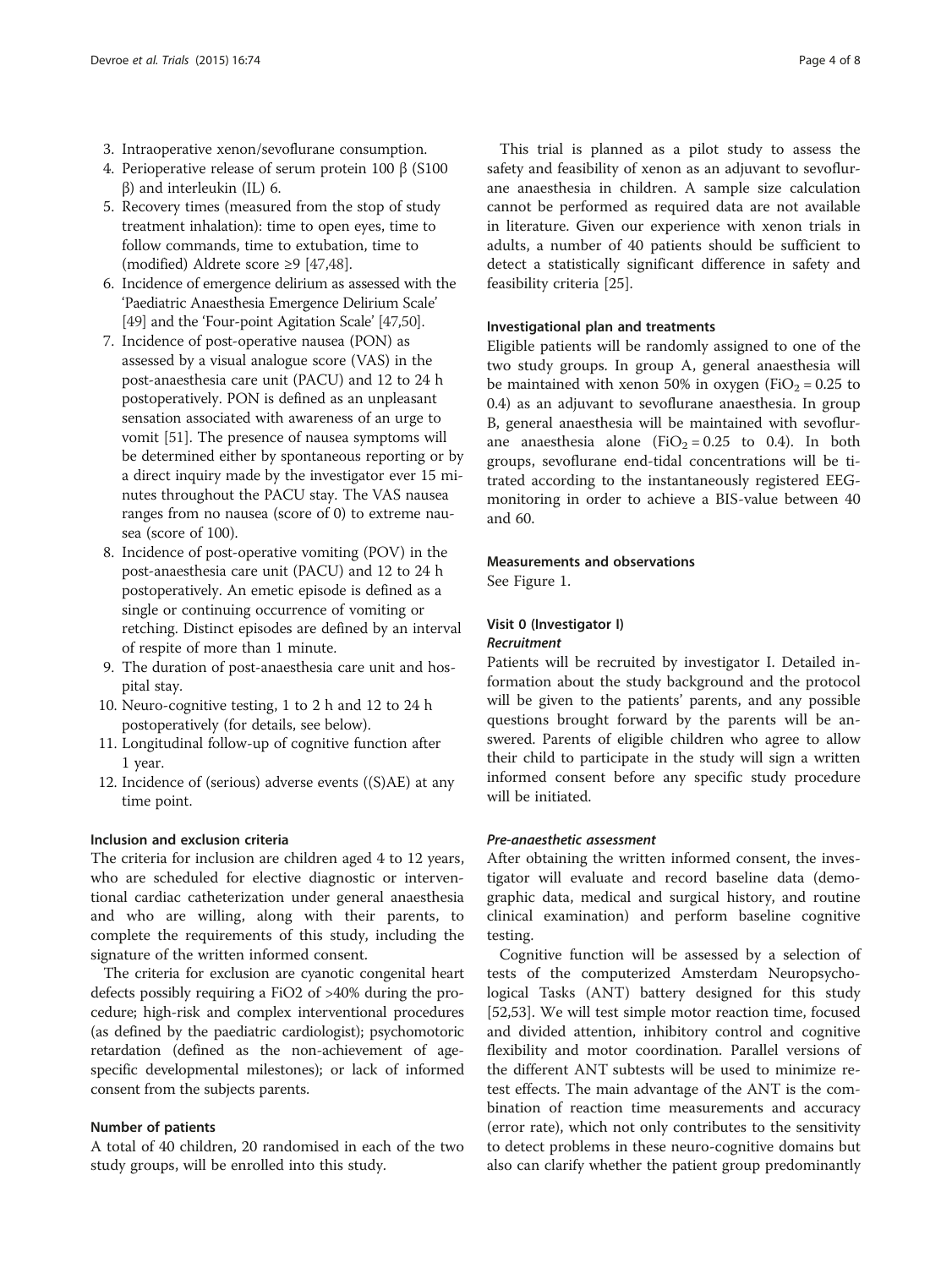<span id="page-4-0"></span>

suffers from deficits in processing speed, overall performance or a combination of both.

The outcomes of ANT will be adjusted to the general intellectual performance, registered by the assessment of the short version of the Wechsler Preschool and Primary Scale of Intelligence-III (WPPSI-III) for children younger than 6 years, and the Wechsler Intelligence Scale for Children (WISC-III) for patients between 6 and 16 years [\[54](#page-7-0),[55\]](#page-7-0). To complete the assessment of the baseline cognitive function, one of the parents will also be asked to complete two questionnaires at the first visit.

The first is a standardized questionnaire (120 items) for examining behavioural problems and competencies of children aged 4/6 to 18 (Child Behaviour Checklist (CBCL)  $1\frac{1}{2}$  -5 and 6–18 [\[56](#page-7-0)]). Internationally, this questionnaire is among the most used questionnaires and has been evaluated as adequate by the COTAN ('Commissie Testaangelegenheden Nederland') on all criteria [[57\]](#page-7-0).

This second questionnaire assesses executive functions of children by reports of parent (Behavioural Rating Inventory of Executive Functions (BRIEF)) [\[57\]](#page-7-0). It consists of eight subscales: inhibition, cognitive flexibility, regulation of emotions, taking initiative, working memory, planning and organising, orderliness, and monitoring of behaviour.

#### Visit 1 (Investigator II)

#### General anaesthesia for cardiac catheterization

Patients must be in a fasting state for 6 h prior to anaesthesia. The children will not be premedicated with benzodiazepines, in order to avoid the well-known shortterm impairment of cognitive function lasting for 48 h after midazolam premedication [\[58\]](#page-7-0). For non-pharmacological anxiolysis, parents will be encouraged to accompany their children until the induction of anaesthesia.

Patients will be continuously monitored and the following parameters will be recorded every 5 min from the pre-anaesthetic period to the end of the surgical procedure: arterial oxygen saturation  $(SaO<sub>2</sub>)$ , non-invasive blood pressure (NIBP; systolic and diastolic blood pressure and mean arterial pressure), heart rate,  $FiO_2$ , endtidal  $O_2$  and  $CO_2$ , temperature and BIS. Intra-cardiac, systemic and pulmonary vascular pressures will be measured twice during these procedures by the interventional cardiologist: after induction of anaesthesia and at the end of the procedure. At the same time points, 2 ml of blood will be obtained from the central venous sheet (in situ for the interventional procedure). After centrifugation this blood will be stored at −80°C for later determination of S100 β and IL-6.

#### Induction of anaesthesia

After a 2 min pre-oxygenation period (FiO2 = 1.0), general anaesthesia will be induced with a combination of: propofol 3 mg/kg IV as a bolus, fentanyl 2 μg/kg IV as a bolus and rocuronium 0.3 mg/kg IV as a bolus. Dexamethasone 0.15 mg/kg as a bolus IV will be given as a standard for PONV-prophylaxis.

If, in an exceptional case, an intravenous line is not available prior to induction, induction of anaesthesia will be performed by inhalation of sevoflurane.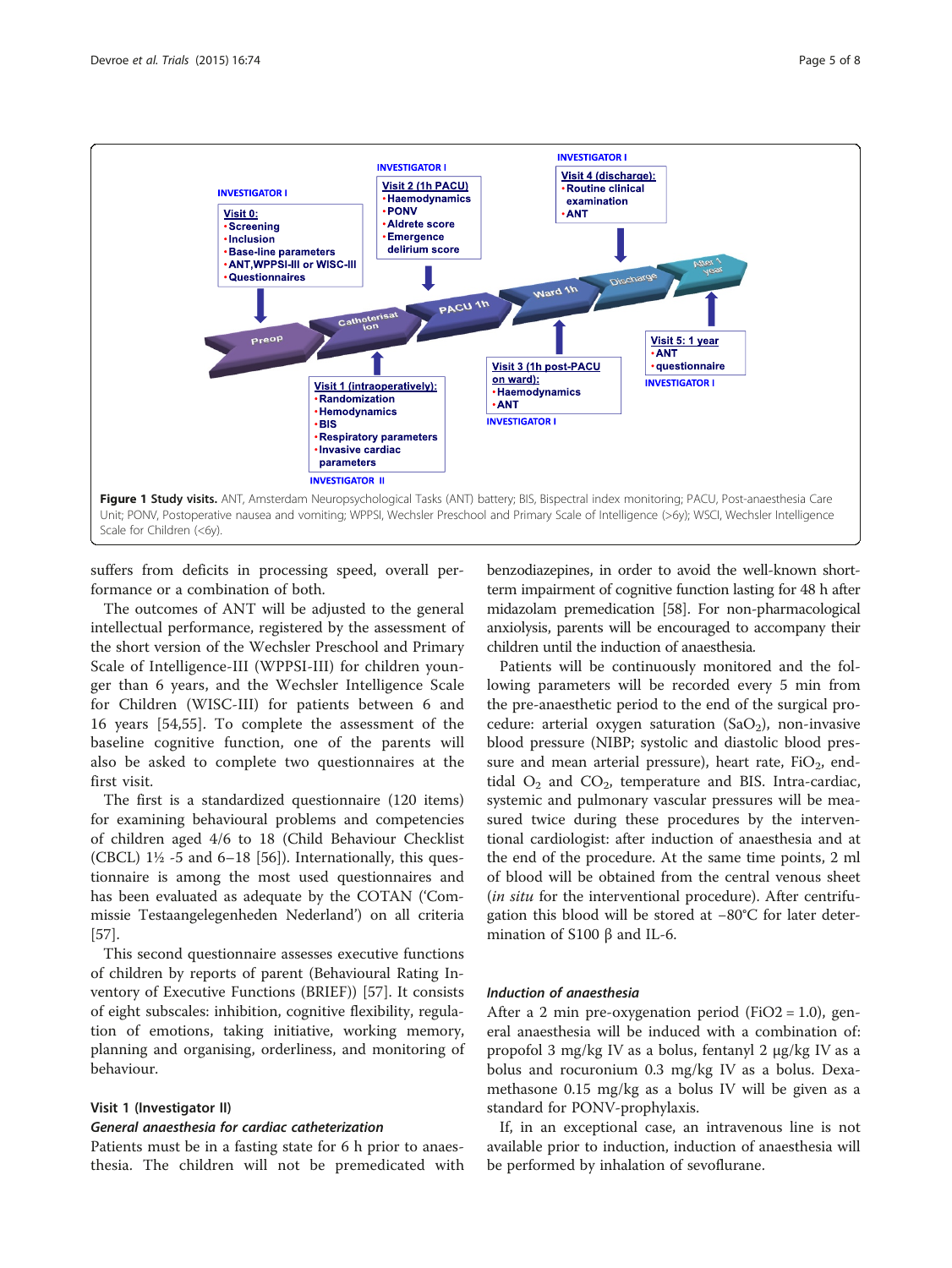## Maintenance of anaesthesia

The administration of xenon 50% in oxygen (FiO2 = 0.25 to 0.4) as an adjuvant to sevoflurane anaesthesia (Group A) or sevoflurane anaesthesia alone (FiO2 =  $0.25$  to 0.4) (Group B) will be started once the patient has been intubated.

In both groups, sevoflurane end-tidal concentrations will be titrated according to the instantaneously registered EEG-monitoring in order to achieve a BIS-value between 40 and 60.

The investigational treatment will be administered until the end of the procedure. Then the application of xenon and sevoflurane will be stopped. Patients of both groups will be transferred when awake to the PACU.

#### Haemodynamic and ventilator management

Intraoperative haemodynamic management will be standardized according to our clinical routine. Systolic blood pressure and heart rate will be maintained within a 20% range of the baseline value. Deviations from this corridor will be treated by the administration of appropriate vasoactive and/or chronotropic medication. Ventilation will be adjusted to maintain end-tidal  $CO<sub>2</sub>$  levels that reflect preoperative levels in these children.

# Duration of treatment per patient

The duration of the treatment will be determined by the time from induction of anaesthesia until the end of the procedure. The average estimated time is 1 to 2 hours.

#### Visit 2 (Investigator I): Post -anaesthesia study visit

This visit will be performed during the first 1 to 2 h after cardiac catheterization on the post-anaesthesia care unit (PACU). The following parameters will be assessed: routine clinical examination, including the assessment of heart rate and blood pressure; electrocardiogram; assessment of PON and POV; Aldrete score; and the incidence of emergence delirium.

If a patient with a VAS >20 complains of nausea, ondansetron 0.1 mg/kg will be administered immediately as a rescue medication.

Rescue medication for POV will be offered once the patient has more than one emetic episode. Rescue medication will also be offered on demand from the patient or his parents.

Visit 3 (Investigator I): Post -PACU study visit on the ward A neuro-cognitive examination (selection of tests of the ANT-battery designed for this study) will be performed 1 to 2 h after discharge from the PACU by investigator I.

# Visit 4 (Investigator I): Study end visit: The morning (12–24 h) following the procedure

On the morning following the cardiac catheterization, investigator I will perform a routine clinical examination, including the assessment of heart rate and blood pressure, an electrocardiogram and a final neuro-cognitive examination (tasks of the ANT battery as mentioned above). There will also be a last assessment of the incidence of PONV and (S)AE.

#### Visit 5 (investigator I): Follow-up visit after 1 year

Neuro-cognitive examination (selection of tests of the ANT-battery designed for this study) will be repeated by investigator I one year after the cardiac catheterization and the parents will be asked to complete the BRIEF and CBCL questionnaire. This evaluation will take place in our institution at a routine follow-up with the paediatric cardiologist after one year, or if the child is not in follow-up in our institution anymore, an appointment will be made to visit the child at home.

# Data processing

Intraoperative data are recorded manually in 5 min intervals on specific case record forms (CRF). BIS-values will be electronically recorded every second. In addition, important pre- and postoperative data will be manually documented during the pre-specified visits on CRF's.

#### Statistical tests

An investigator or a study nurse will review completed CRFs for completeness and correctness before digitalization and statistical analysis. At this time point, missing data will be identified, if possible drawn from source data and filled into the CRFs. Missing data not being found in the source data will not be expected. In any case, data will be analysed according to the Intention-To-Treat principle.

All collected data will be analysed using descriptive statistics. After testing for normal distribution, primary and secondary outcome parameters will be compared between the two groups using appropriate comparative statistical methods.

A  $P$  <0.05 will be considered to indicate statistical significance in all employed tests.

Any deviations from the original statistical plan will be described and justified in the protocol and in the final report.

# **Discussion**

Children undergoing diagnostic or interventional cardiac catheterization are a vulnerable patient population that is at particular risk for intra-procedural haemodynamic instability. The ideal anaesthetic for these children should ensure excellent haemodynamic stability, without compromising oxygen delivery. Moreover it should maintain baseline haemodynamics to allow the assessment of intra-cardiac, systemic and pulmonary haemodynamics that are reflecting 'true' conditions, not affected by side effects of anaesthetics.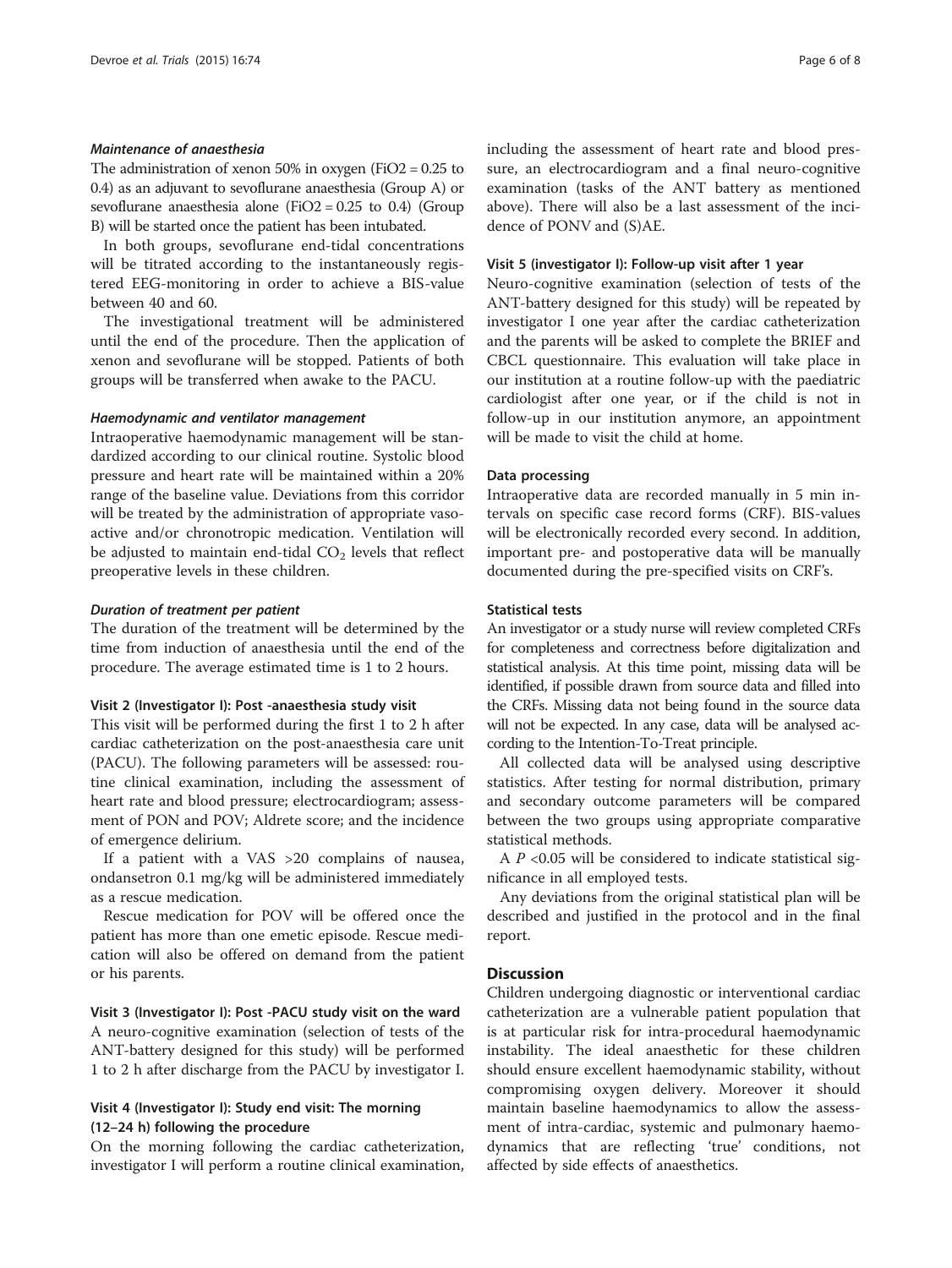<span id="page-6-0"></span>Xenon provides remarkable haemodynamic stability and potentially has cardio- and neuroprotective properties. Unfortunately, evidence is scarce on the use of xenon in the paediatric population. Our pilot study will provide data about the feasibility of xenon anaesthesia in children undergoing cardiac catheterization and will therefore deliver important data required to prospect larger clinical trials. We will focus on children age ≥4 years to enable reliable neuro-cognitive testing.

# Benefits for the participating patients

There is no guarantee that a combination of xenon and sevoflurane, instead of standard treatment with sevoflurane alone, will provide any medical advantage to the participant.

# Safety issues

The interventional treatment will be administered to patients with standard haemodynamic monitoring in the setting of a fully equipped cardiac catheterization room. This enables immediate detection and treatment of adverse events. Xenon inhalation will immediately be stopped in case the study patient shows a life-threatening deterioration. Also, after leaving the intervention room, all patients will be closely monitored by the study team for the occurrence of eventual (S)AE's, first on the PACU and later on the normal ward. Moreover, the inclusion of each individual patient into the study is indicated in the electronic hospital information system and hence visible to all physicians and nurses involved in the care of this patient. This facilitates reporting of (S)AE's to the principal investigator.

Moreover, study data will be regularly checked for safety by an independent clinical paediatric cardiologist who is not involved in the course of this clinical trial.

# Trial status

Patient recruitment will start in December 2014. The predicted study completion date is September 2016.

#### Abbreviations

ANT: Amsterdam Neuropsychological Tasks; BIS: Bispectral index monitoring; BRIEF: Behavioural Rating Inventory of Executive Functions; CBCL: Child Behaviour Check List; COTAN: Commissie Test Aangelegenheden Nederland; CRF: case record form; EEG: electro-encephalogram; FiO2: fraction of inspired oxygen; IV: intravenous; MAC: minimum alveolar concentration; NIBP: non-invasive blood pressure; PACU: post-anaesthesia care unit; POCD: postoperative cognitive dysfunction; PON: post-operative nausea; PONV: post-operative nausea and vomiting; POV: post-operative vomiting; PVR: pulmonary vascular resistance; (S)AE: (serious) adverse event; SaO2: arterial oxygen saturation; WPPSI-III: Wechsler Preschool and Primary Scale of Intelligence for Children Younger Than 6 Years; WSCI-III: Wechsler Intelligence Scale for Children Between 6–16 Years.

#### Competing interests

The study is being funded solely by institutional and departmental sources.

#### Authors' contributions

All authors substantially contributed to the conception and design of the study. SD and SR drafted the manuscript with input from MV, MG, DB and JL.

JL provided all scientific and practical information for neuro-cognitive testing of the children and the parent questionnaires. All authors read and approved the final manuscript.

#### Acknowledgements

No funding to declare.

#### Author details

<sup>1</sup>Department of Anaesthesiology, University Hospitals of the KU Leuven, Herestraat 49, 3000 Leuven, Belgium. <sup>2</sup>Department of Child and Adolescent Psychiatry, University Hospitals of the KU Leuven, Herestraat 49, 3000 Leuven, Belgium.<sup>3</sup>Department of Paediatric Haemato-Oncology, University Hospitals of the KU Leuven, Herestraat 49, 3000 Leuven, Belgium. <sup>4</sup>Department of Cardiovascular Sciences, KU Leuven, Herestraat 49, 3000 Leuven, Belgium. 5 Department of Paediatric and Congenital Cardiology, University Hospitals of the KU Leuven, Herestraat 49, 3000 Leuven, Belgium.

#### Received: 9 October 2014 Accepted: 2 February 2015 Published online: 04 March 2015

#### References

- Yarbrough OD, Behnke AR. The treatment of compressed air illness. J Ind Hyg Toxicol. 1939;21:213.
- 2. Lawrence JH, Loomis WF. Preliminary observations on the narcotic effect of xenon with a review of values for solubilities of gases in water and oils. J Physiol (Lond). 1946;105:197–204.
- 3. Cullen SC, Gross EG. The anesthetic properties of xenon in animals and human beings, with additional observations on krypton. Science. 1951;113:580–2.
- 4. Derwall M, Timper A, Kottmann K, Rossaint R, Fries M. Neuroprotective effects of the inhalational anesthetics isoflurane and xenon after cardiac arrest in pigs. Crit Care Med. 2008;36:S492–5.
- 5. Lachmann B, Armbruster S, Schairer W, Landstra M, Trouwborst A, Van Daal GJ, et al. Safety and efficacy of xenon in routine use as an inhalational anaesthetic. Lancet. 1990;335:1413–5.
- 6. Boomsma F, Rupreht J, Man in 't Veld AJ, Man in 't Veld AJ, de Jong FH, Dzoljic M, et al. Haemodynamic and neurohumoral effects of xenon anaesthesia. A comparison with nitrous oxide. Anaesthesia. 1990;45:273–8.
- 7. Hettrick DA, Pagel PS, Kersten JR, Tessmer JP, Bosnjak ZJ, Georgieff M, et al. Cardiovascular effects of xenon in isoflurane-anesthetized dogs with dilated cardiomyopathy. Anesthesiology. 1998;89:1166–73.
- 8. Preckel B, Ebel D, Müllenheim J, Frässdorf J, Thämer V, Schlack W. The direct myocardial effects of xenon in the dog heart in vivo. Anesth Analg. 2002;94:545–51. table of contents.
- 9. Preckel B, Schlack W, Heibel T, Rütten H. Xenon produces minimal haemodynamic effects in rabbits with chronically compromised left ventricular function. Br J Anaesth. 2002;88:264–9.
- 10. Neukirchen M, Hipp J, Schaefer MS, Brandenburger T, Bauer I, Winterhalter M, et al. Cardiovascular stability and unchanged muscle sympathetic activity during xenon anaesthesia: role of norepinephrine uptake inhibition. Br J Anaesth. 2012;109:887–96.
- 11. Rossaint R, Reyle-Hahn M, Schulte Am Esch J, Scholz J, Scherpereel P, Vallet B, et al. Multicenter randomized comparison of the efficacy and safety of xenon and isoflurane in patients undergoing elective surgery. Anesthesiology. 2003;98:6–13.
- 12. Wappler F, Rossaint R, Baumert J, Scholz J, Tonner PH, van Aken H, et al. Multicenter randomized comparison of xenon and isoflurane on left ventricular function in patients undergoing elective surgery. Anesthesiology. 2007;106:463–71.
- 13. Schroth SC, Schotten U, Alkanoglu O, Reyle-Hahn MS, Hanrath P, Rossaint R. Xenon does not impair the responsiveness of cardiac muscle bundles to positive inotropic and chronotropic stimulation. Anesthesiology. 2002;96:422–7.
- 14. Hüneke R, Jüngling E, Skasa M, Rossaint R, Lückhoff A. Effects of the anesthetic gases xenon, halothane, and isoflurane on calcium and potassium currents in human atrial cardiomyocytes. Anesthesiology. 2001;95:999–1006.
- 15. Baumert J-H, Hein M, Hecker KE, Satlow S, Neef P, Rossaint R. Xenon or propofol anaesthesia for patients at cardiovascular risk in non-cardiac surgery. Br J Anaesth. 2008;100:605–11.